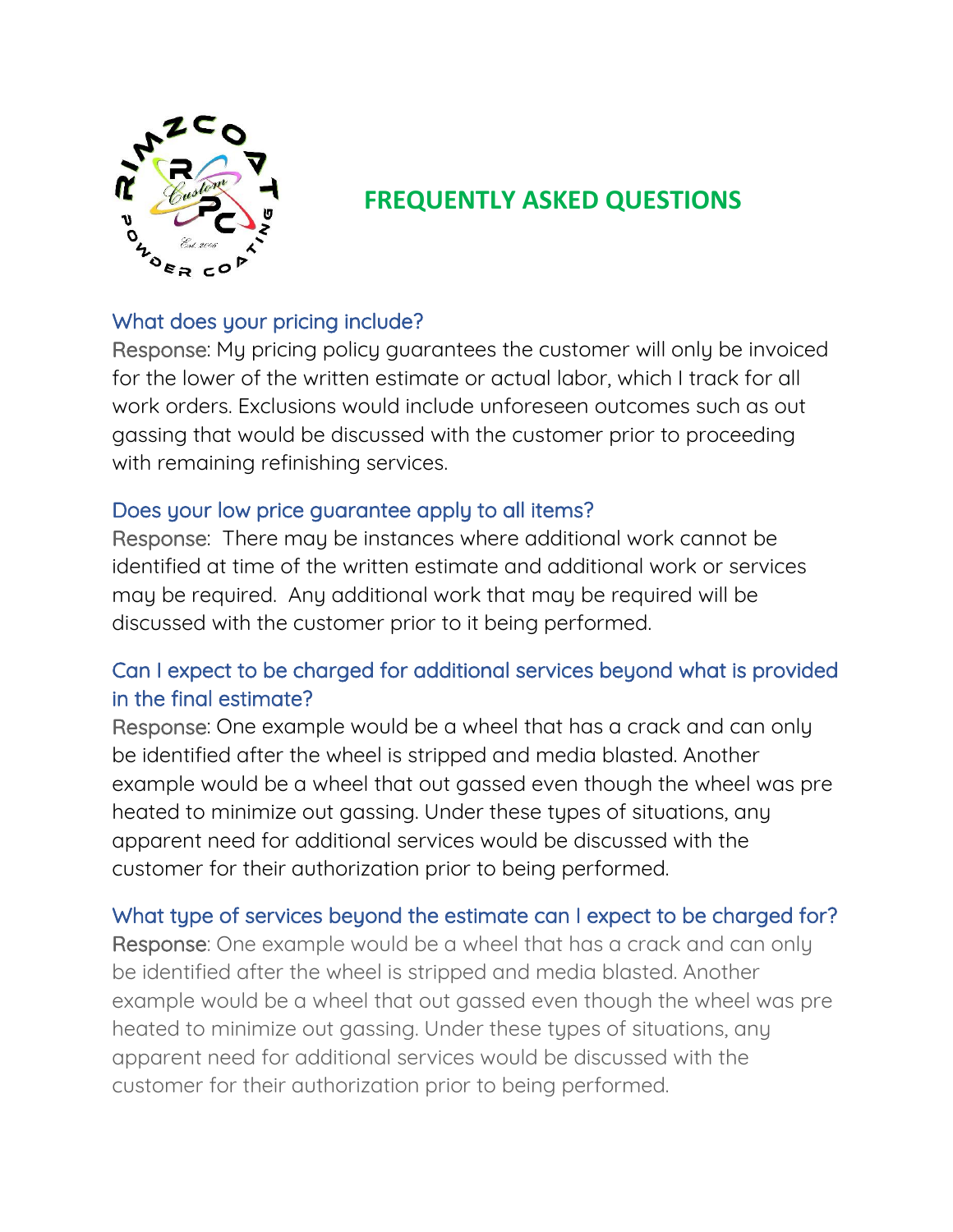## Do you warranty hi-temperature coatings?

Response: I do not warranty Hi-Temperature coatings. Hi-Temperature coatings are typically used on exhaust or other parts that are subject to temperatures over 1000 degrees. Due to the differences of how an engine may run too lean or too rich, I cannot guarantee the longevity of the hi temperature coating even though the powder manufacturers technical data sheet for that hi temperature coating may state it is effective over 1000 degrees.

#### Do you warranty powder coating over chrome?

Response: I do not warranty coating over chrome. My policy is to warranty any work I do over bare metal. Coating over bare metal provides for the utmost integrity of the coating and provides the customer and me the peace of mind that the powder coating will provide the longevity and durability it is intended to provide. All too often, chrome can exhibit moisture or corrosion between the chrome and the substrate, thereby degrading the integrity of the powder coating and greatly reducing the longevity and durability of the coating.

## Can chrome be stripped, and do you strip Chrome?

Response: Yes, chrome can be stripped, but only with sulfuric acid. RiMZCoat does not strip chrome. If interested in having chrome stripped, I recommend contacting Lebrandi's Plating located in Middletown, PA. Website and contact information is [http://www.carchrome.com/](http://www.carchrome.com/%C2%A0)

## Is there a Chrome Powder?

Response: Yes, there are chrome powders, however they are not as reflective as real chrome. Chrome powders provide for a reflective finish along with a clear coat for UV protection. It is to be noted that clear coats over chrome powder coating will dull the chrome powder finish reflectiveness.

## Do you dismount, re-mount and balance tires and wheels?

Response: I do not provide these services. However, I can recommend a certified tire/wheel shop to have your tires/wheels dismounted, remounted and balanced.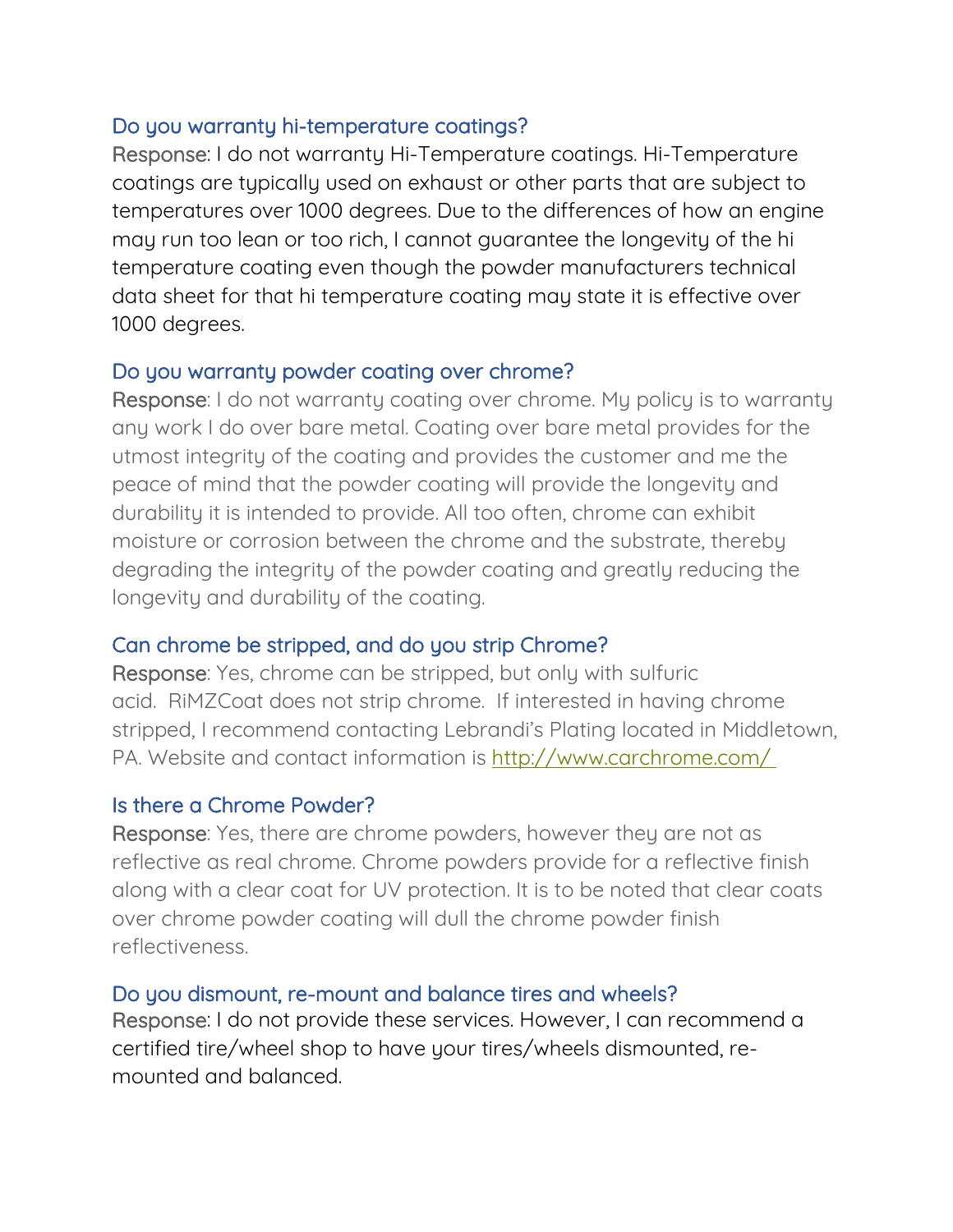## Do you accept credit and debit cards or personal checks?

Response: I only accept credit/debit cards and personal checks for deposits. All invoice amounts and final payments must be made in cash unless agreed to prior to any work being accepted for refinishing.

## Are deposits required, and if so, how much do you require?

Response: Yes, deposits are required. A 50% deposit is required for all orders; unless otherwise stated at time of delivering your items for powder coating. Also, a 100% deposit is required for non-stock or custom order colors. All deposits must be made prior to any work being performed. Late deposit payments will delay work being started.

## Why do you require a deposit?

Response: I require deposits for several reasons. Deposits are required as an act of good faith, and also cover the cost of overhead (electric; water); pretreatment and cleaning products; equipment usage and maintenance; required materials (such as stocked powders; and labor costs.

## How do you invoice for custom, non-stock powders?

Response: Non-stocked powders that need to be special ordered are invoiced at 100% of the cost of the material plus shipping. I only invoice for actual costs plus shipping costs with no material mark ups. I do not profit from the cost of any materials.

## What is my standard labor rate?

Response: I have one single labor rate of \$55.00/hour for all media blasting and powder coating services. Rates for tumblers are listed on my tumbler page, and rates solely for stripping vary by size of item(s).

## How durable is powder coating?

Response: Powder coating is more durable than conventional coatings such as spray paint and brushed coatings. Each cured coating application of powder is very dense and equivalent to 3 mils or 4-6 coats of aerosol.

# What advantages does a Clear Powder Coat provide?

Response: Clear coats primarily serve to provide for UV protection. Clear coats do provide some barrier protection to the base coat, but with any